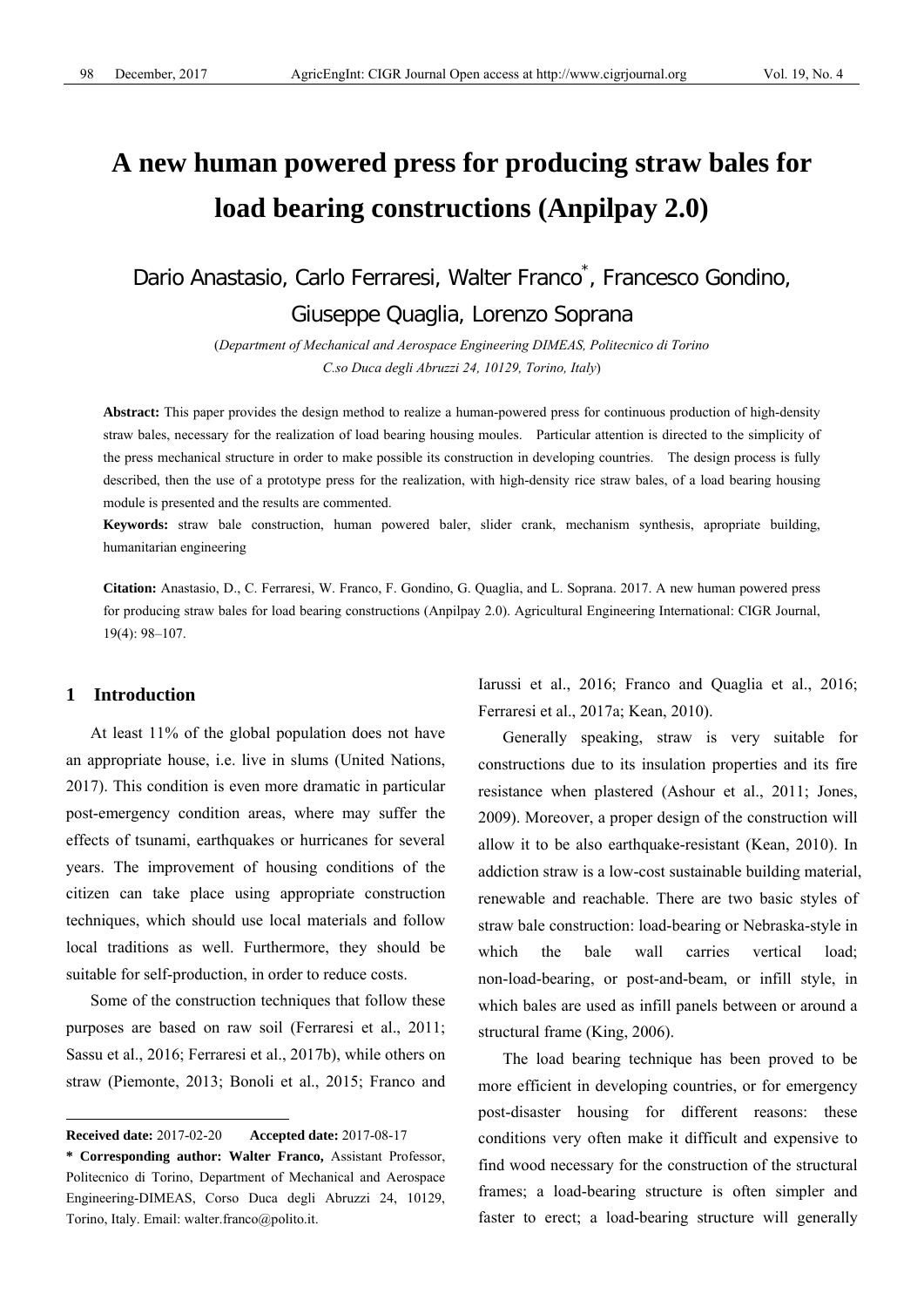perform more effectively under dynamic seismic loads (King, 2006).

Furthermore, motorized hay balers for agricultural use are often unavailable in such conditions, fossil fuels are expensive and limited, and electricity is often provided in a discontinuous way. All these elements suggest that the production of the straw bale has to be conducted manually.

The solutions presently available derive from traditional agricultural machines and are the result of empirical studies and progressive adjustments on the field. For example, in the Pakistan Straw Bale and Appropriate Building project (Khan and Donovan, 2012), straw bales were made with self-fabricated compression moulds using manually operated farm jacks. In this case, the pushing mechanism of the pressing plate has a constant transmission ratio which is disadvantageous because the compression pressure required by the straw increases according to its density.

In other cases, different articulated mechanisms were applied for the motion and force transmission, but in none of these cases a dimensioning methodology was introduced.

The authors of this paper have already dealt with such a problem, yielding to the design and the prototype of a manual press, called Anpilpay 1.0, able to produce straw bales for non-load bearing constructions (Franco and Iarussi et al., 2016; Franco and Quaglia et al., 2016). Although the press Anpilpay 1.0 was able to realise straw bales suitable for a warehouse in Haiti (A.S.F Piemonte, 2013; Cottino et al., 2017), some weaknesses in its usage have been discovered. The most important of these are the fixed geometry of the compression chamber, and the need of re-positioning of the sliding/lockable end during the process of compacting the straw bale.

Furthermore, the only way to control the density of the bale was to weigh the straw before the compression, and the extraction of the bale, once produced, was quite difficult.

In order to improve these weaknesses, the authors designed a new press that is able to produce rice straw bales in a continuous way and with the possibility to regulate its density. The final bales are suitable for constructions in straw load-bearing.

This work aims to define a methodology for design this kind of press, starting from the measurement of the mechanical properties of the used straw. The solutions adopted must guarantee that people who live in that background can build itself a similar press.

First, the design specifications of the press are defined and listed, and the concept design of the press is presented. Then an energy-based calculation method for the main functional parameters of the press with continuous bale production and density control is introduced. Further experimental tests, aimed to characterise the mechanical behaviour of the rice straw are described and used to analyse the dynamic behaviour of the press. The mechanical architecture of the press and the detailed design of the slider crank mechanism are defined; all the technical data of the machine are listed. Finally, a prototype of the press is presented. This prototype has been used to build a post-emergency housing module in load-bearing straw, realised during a student workshop called Anpil Pay 2.0 at Politecnico di Torino.

#### **2 Design specifications**

The press must be able to produce straw bales in a continuous way and must be provided with a device capable of regulating the density of the straw.

Starting from rice straw with initial density of about  $\rho<sub>o</sub>=30$  kg m<sup>-3</sup>, the press has to produce straw bales with final dimensions of  $0.36 \times 0.45 \times 0.9$  m and a density of  $\rho_f$  =120 kg m<sup>-3</sup>. Such final density is needed for utilising the bales in load bearing straw bale construction (King, 2006). The main characteristics of the bale are summarized in Table 1.

**Table 1 Main straw bale characteristics** 

| Straw initial density $\rho_0$ (kg m <sup>-3</sup> ) | 30                        |  |
|------------------------------------------------------|---------------------------|--|
| Bale final density $\rho_f$ (kg m <sup>-3</sup> )    | 120                       |  |
| Bale dimensions (m)                                  | $0.36\times0.45\times0.9$ |  |
| Total bale mass $m_{tot}$ (kg)                       | 175                       |  |

The press must also be able to work in rural areas of developing countries, even for emergency post-disaster housing. For this reason it is therefore necessary to opt for a hand-powered actuating mechanism.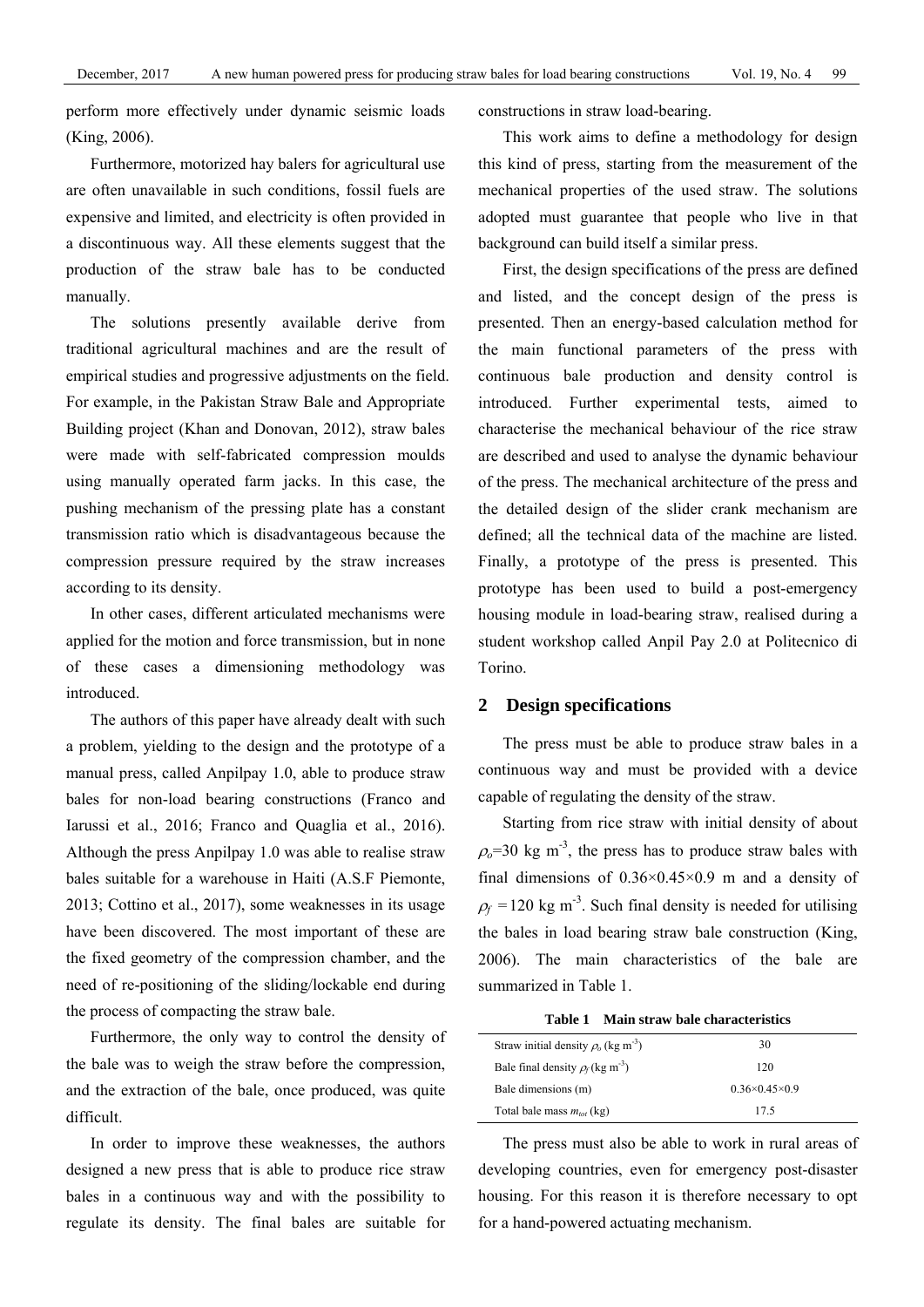#### **3 The concept of the press**

Each straw bale is produced in  $n_c$  consecutive compaction cycles, each one having a certain mass of straw  $m_c$  to be put in a compression chamber with section A and length *lo* (Figure 1a). The being formed straw bale, whose density  $\rho_f$  has been obtained during the precedent cycle, takes place in the final part of the compression chamber, and constitutes its end. After this, a complete formed bale is forced to pass through a vertically restricted opening that crushes the bale of an entity equal to *h* (Figure 2). Calling *N* the net vertical force acting on the bale, this quantity, neglecting the straw weight force, can be supposed to be proportional to the transverse crushing of the bale:

$$
N = N(h) \tag{1}
$$

As a direct consequence, once the vertical crushing *h* has been defined and considering the bale homogeneous, the force *N* is known and constant.



Figure 1 Schematic of the steps needed in a compression cycle with a continuous production of bales



Figure 2 Mechanism to regulate the density of the bale

When the compression plate moves of a quantity *y*, it produces a force  $F=F(\rho)$  acting on the ongoing bale that increases with increasing density. If the transversal forces that act on the straw inside the compression chamber are considered negligible, which means that the friction on the ongoing bale is negligible too, the force  $F$  is balanced only by the longitudinal components of the friction forces *T* acting on the formed bale due to the restricted opening. Furthermore, Equation (2) is obtained if the inclination of the narrowing plane is considered small:

$$
F \approx 2T \tag{2}
$$

In the initial phase, calling  $f_s$  the static friction coefficient between straw and steel, the forming bale remains in adhesion (stick) condition until the increasing compression force  $F$  is less than the limit value:

$$
F \le 2f_s N(h) \tag{3}
$$

Thus, the end of the compression chamber remains stationary while the compression plate moves, compressing the straw and increasing its density (Figure 1b).

Once the adhesion limit is exceeded, the bale starts moving and the compaction force is balanced by the dynamic friction acting on the formed bale. Calling *f* the dynamic friction coefficient between straw and steel, the compaction force *F* is then:

$$
F=2fN(h)\tag{4}
$$

And it remains constant as the vertical crushing *h* has been fixed. The value of *h* can then be regulated so that the force exerted by the compression plate on the straw in dynamic condition, according to Equation 4, is the one that allows the mass  $m<sub>c</sub>$  inside the compression chamber to reach the final density  $\rho_f$ . An additional movement of the compression plate causes then a translation of the entire straw inside the press, whose density is homogeneous and constant and equal to  $\rho_f$  (Figure 1c).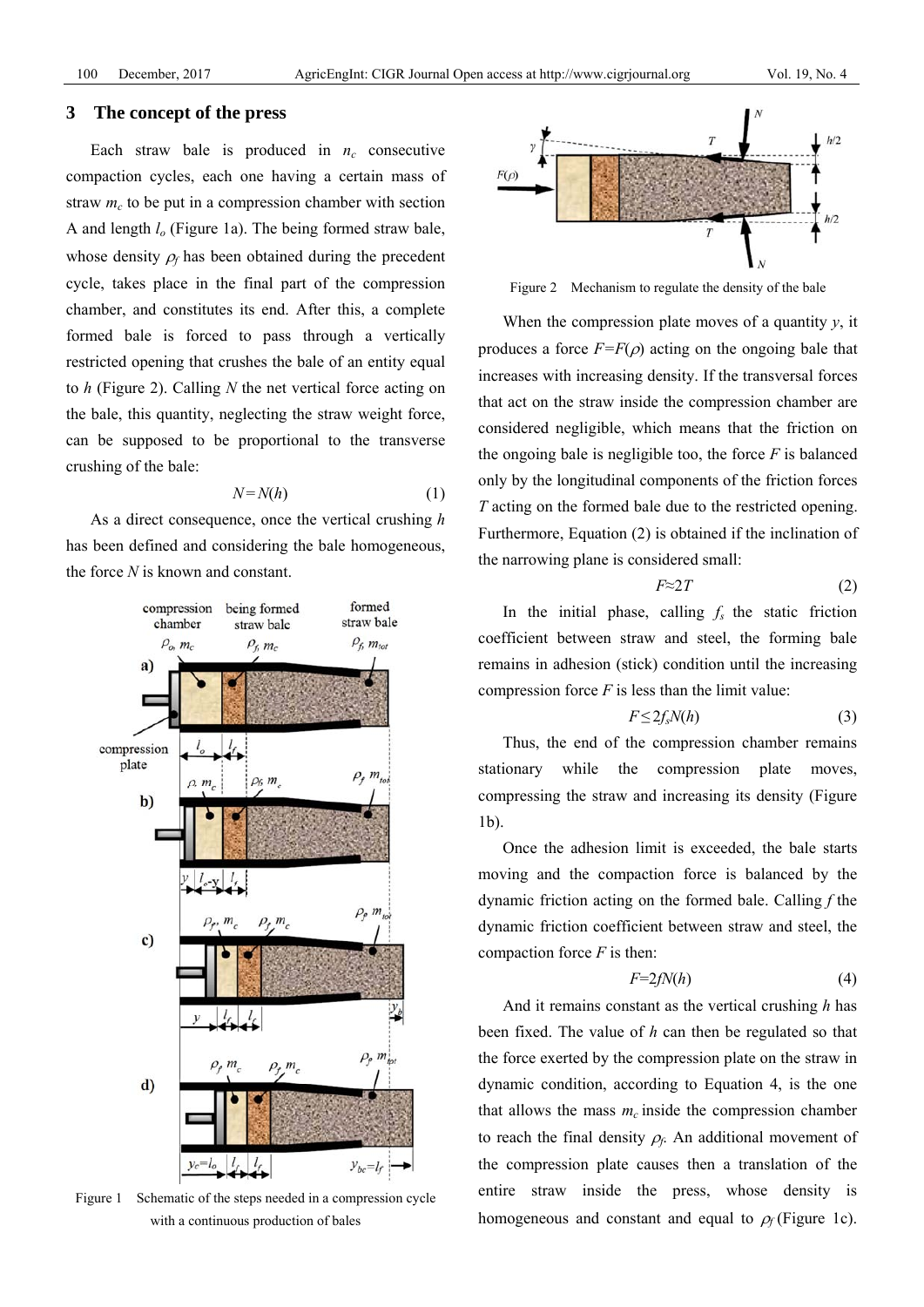Once the compression plate returns to its initial position, it is straightforward that its total stroke should be equal to the initial length of the compression chamber, so that this latter recovers its initial geometry (Figure 1d):

$$
y_c = l_o \tag{5}
$$

At the end of the compaction cycle a new layer of straw having density  $\rho_f$  and length  $l_f$  takes the place of the one compressed in the previous cycle, and the entire formed bale moves of a quantity:

$$
y_{bc} = l_f = \frac{m_c}{A\rho_f} \tag{6}
$$

## **4 The functional design**

 Knowing the maximum work *Lopmax* that an operator is able to perform during every compaction cycle, calling *η* the efficiency of the mechanism, the total work required to execute a compaction cycle  $L_{tot}$  should be

$$
L_{tot} \leq \eta L_{opmax} \tag{7}
$$

The total work is the sum of the compression work  $L_c$ related to the mass of the straw  $m_c$  and the translation work  $L_t$  to expel the bale.

$$
L_{tot} = L_c + L_t = \int_0^{l_o - l_f} p(\rho) A \, dy + p(\rho_f) A \, l_f \qquad (8)
$$

Equation  $(8)$  clearly shows that the total work  $L_{tot}$ depends on the mechanical behaviour of the straw. The authors have already proved in a previous work (Franco and Iarussi et al., 2016) that in the design of this kind of presses a simplified linear model of the mechanical behaviour of the straw can be assumed:

$$
p = k(\rho - \rho_o) \tag{9}
$$

where, *k* is the constant stiffness of the straw, and can be experimentally obtained:

$$
k = \frac{p_f}{\rho_f - \rho_o} \tag{10}
$$

Taking into account Equation (9), the compression work *L<sub>c</sub>* can be expressed as:

$$
L_c = km_c \left( \ln \left( \frac{\rho_f}{\rho_o} \right) + \frac{\rho_o}{\rho_f} - 1 \right)
$$
 (11)

Recalling Equation (6) it is possible to obtain the work  $L_t$  required to translate the formed bale thus restoring the initial geometry of the compression chamber:

$$
L_t = km_c \left(1 - \frac{\rho_o}{\rho_f}\right) \tag{12}
$$

From Equations (11) and (12), remembering Equation (8), it is possible to calculate the ratio between the translation work  $L_t$  and the total work per cycle  $L_{tot}$ :

$$
\frac{L_t}{L_{tot}} = \frac{1 - \frac{\rho_o}{\rho_f}}{\ln\left(\frac{\rho_f}{\rho_o}\right)}\tag{13}
$$

This ratio is equal to 0.54 in the present case. Therefore, the choice of producing the bale continuously, so allowing the regulation of the density and the automatic ejection of the formed bale, on the other hand requires the operator to effectuate more than twice the work for each formed bale with respect to a press having a fixed compression chamber.

From Equations (8), (11) and (12) the mass loaded at every compaction cycle can be derived as a function of the total work per cycle  $L_{tot}$ :

$$
m_c = \frac{L_{tot}}{k \ln\left(\frac{\rho_f}{\rho_o}\right)}\tag{14}
$$

Thus, the number of compaction cycles required to form a bale is:

$$
n_c = \frac{m_{tot}}{m_c} = \frac{m_{tot}k \ln\left(\frac{\rho_f}{\rho_o}\right)}{L_{tot}}
$$
 (15)

Furthermore, considering the relation  $m_c = \rho_o A l_o$  and recalling Equation (5), it is possible to calculate the stroke that the compression plate covers during every cycle as a function of the total work per cycle  $L_{tot}$ :

$$
y_c = l_o = \frac{L_{tot}}{k A \rho_o \ln\left(\frac{\rho_f}{\rho_o}\right)}
$$
(16)

Figure 3 shows the trend of the piston stroke  $y_c$  per cycle related to the total work for each cycle  $L_{tot}$ , i.e. the compression work and the translation work, for different straw stiffness constants *k*. The curves are obtained considering a straw bale of transverse sectional area *A* =  $0.36 \times 0.45$  m<sup>2</sup>, initial density  $\rho_o = 30$  kg m<sup>-3</sup>, and a final density  $\rho_f$  = 120 kg m<sup>-3</sup>.

Fixing the total work  $L_{tot}$  available at every cycle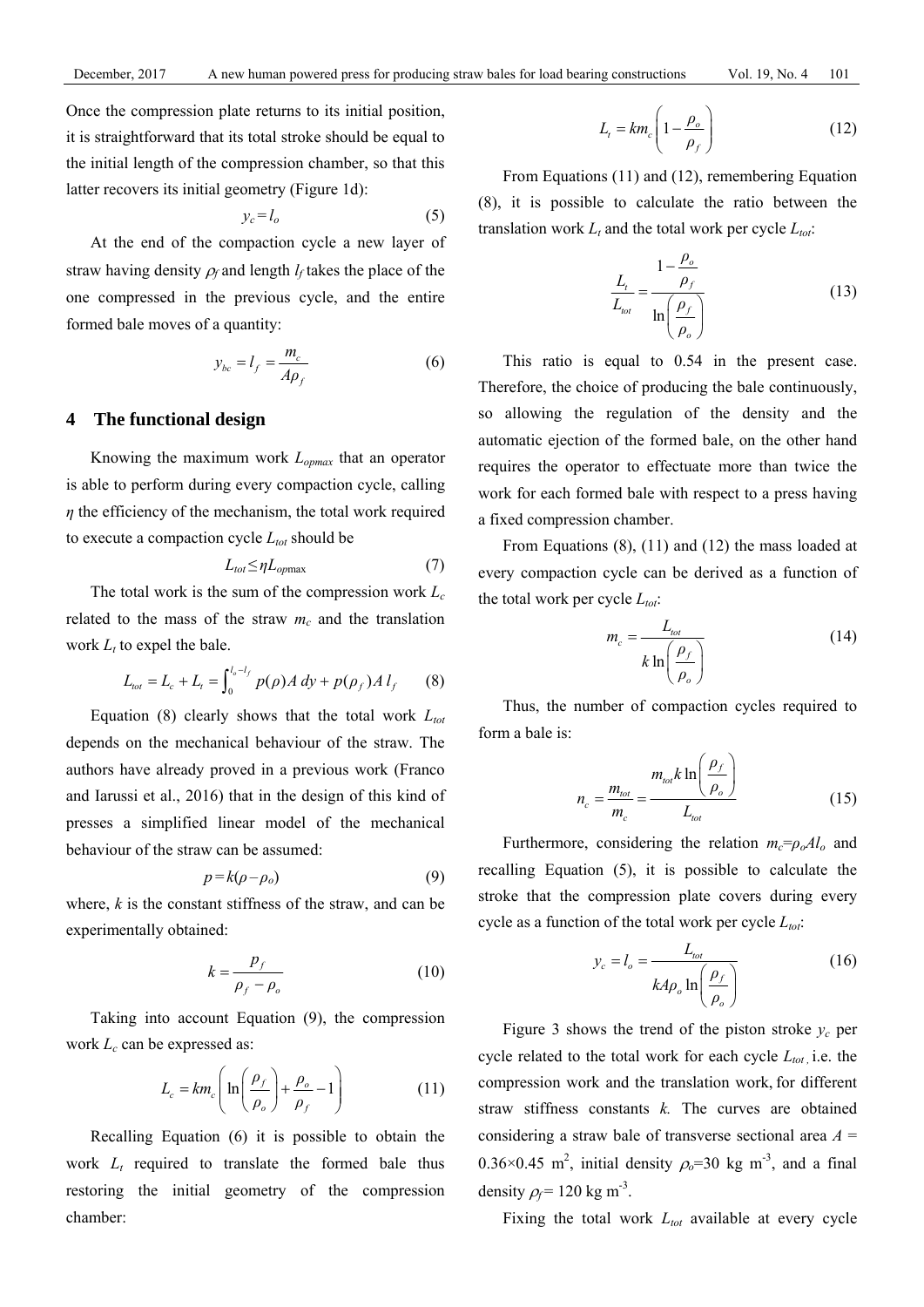according to Equation (7), and knowing the stiffness constant of the straw  $k$ , it is possible to calculate the stroke of the compression plate  $y_c$  requested to the mechanism.



Figure 3 Piston stroke  $y_c$  per cycle related to the total work for each cycle  $L_{tot}$  (straw stiffness constant *k, m<sub>tot</sub>* = 17.5 kg,  $\rho_o$ =30 kg m<sup>-3</sup>,  $\rho_f$ = 120 kg m<sup>-3</sup>)

For sake of simplicity, the transmission of the motion is entrusted to a centred slider crank mechanism (Figure 4). Thus, the operator applies a force  $F_{op}$  to the end of a lever of length *l*, rigidly connected to a crank of length *m*. The angle  $\alpha_0$  defines the initial position of the crank. A connecting rod of length *b* is then hinged to the crank, and its initial inclination on the horizontal is defined by the angle β*o*.



Figure 4 Baler slider-crank mechanism. Initial position (hatched line); generic position (continuous line)

A rotation  $\alpha$  of the crank causes a translation  $\gamma$  of the compression plate. During every compaction cycle the crank rotates of an angle equal to  $\alpha_c (0 \le \alpha \le \alpha_c)$ , at which the compression plate reaches the final stroke *yc*, according to Equation (16).

The design of the actuating mechanism requires to define the length of the operating lever *l*, the initial crank angle  $\alpha$ <sub>o</sub>, the rotation angle of the crank for one complete compaction cycle  $\alpha_c$ , the crank length  $m$  and the connecting rod length *b* in order to obtain the desired stroke  $y_c$  according to Equation (16) and to maintain the operating force *Fop* within adequate limits.

Referring to Figure 4, it is possible to express the length of the crank as a function of the piston stroke *yc*, once the initial crank angle  $\alpha_o$ , the rotation angle of the crank for one complete compaction cycle  $\alpha_c$ , and the ratio between the length of the crank and the length of the connecting rod *m/b*=λ have been chosen:

$$
m = \frac{y_c}{1/\lambda(\cos\beta_c - \cos\beta_o) + \cos\alpha_o - \cos(\alpha_o + \alpha_c)}\tag{17}
$$

where,

 $\beta_{o} = \arcsin(\lambda \sin(\alpha_{o}))$ ,  $\beta_{c} = \arcsin(\lambda \sin(\alpha_{o} + \alpha_{c}))$  (18)

Actually, the choice of parameter  $\lambda$  affects the minimum transmission angle and it has to be as high as possible in order to reduce the normal component of the force applied to the frame.

In order to optimize the trend of the force applied by the operator at the lever end, we can consider that:

$$
F_{op} = \frac{p(\rho)A}{\eta l} \frac{dy}{d\alpha} = \frac{p(\rho)A}{\eta l} m \left[ 1/\lambda \cos \beta - \cos(\alpha_o + \alpha) \right] \tan \beta
$$
\n(19)

where,  $\eta$  is the efficiency of the transmission, and  $\frac{dy}{d\alpha}$ the geometrical speed of the output link, and *m* can be calculated using Equation (17).

Being the operating force depending on the straw mechanical characteristic, the latter has been experimentally determined.

#### **5 Experimental characterisation of the straw**

In literature, there are many straw and hay mechanical characteristic models (Afzalinia and Roberge, 2013; Ferrero et al., 1991; Galedar et al., 2008; Kaliyan and Morey, 2009; Nona et al., 2014; Watts and Bilanski, 1991). Unfortunately, each of these data refers to a particular kind of straw tested in different loading conditions, which makes them extremely heterogeneous. Thus, it has been considered appropriate to execute specific measurements in order to seek for an experimental relation between compression and density of rice straw.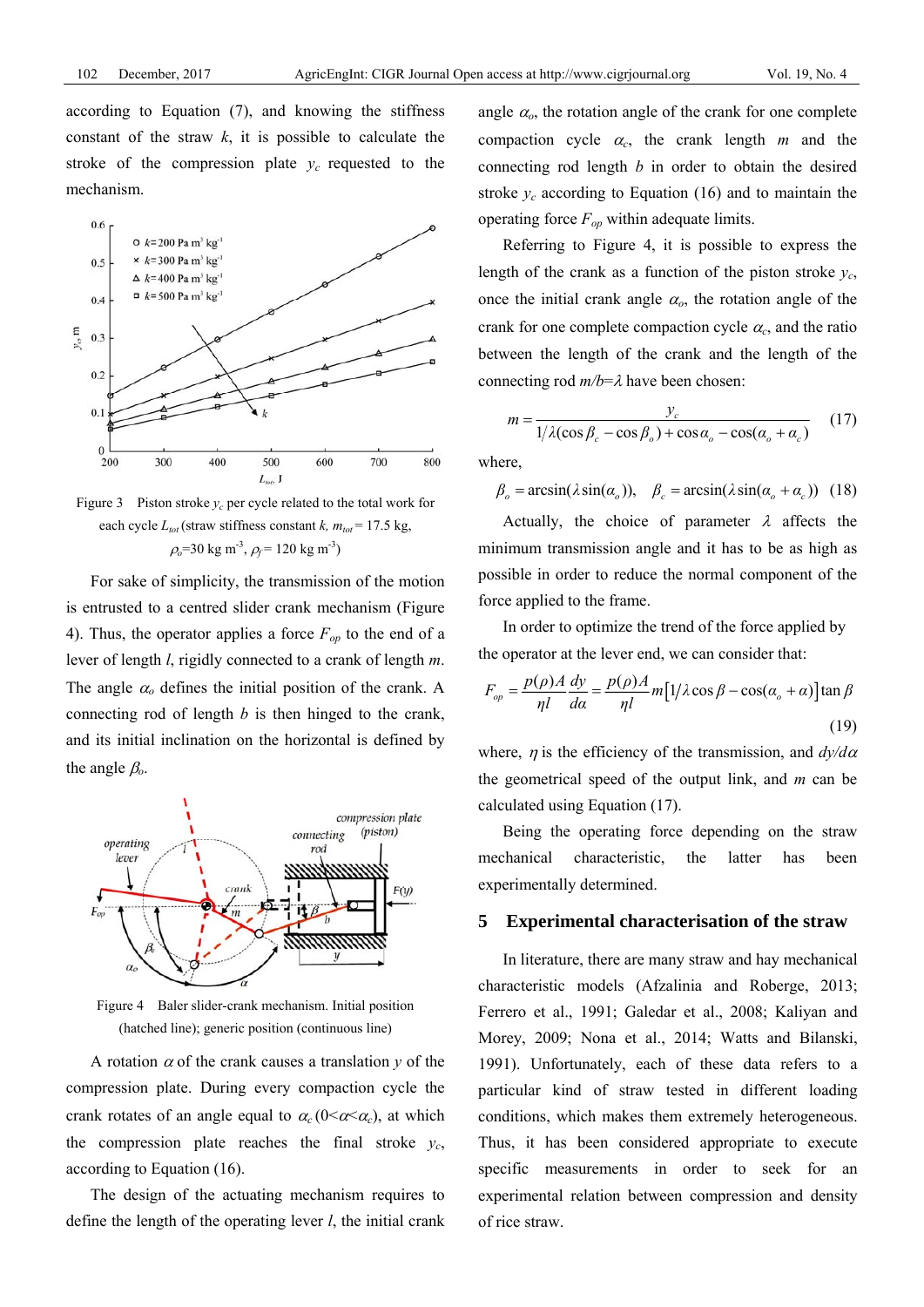A steel box having cross section of 0.36×0.45 m (Figure 5) has been assembled inside a universal testing machine for materials (Baldwin Zwick-B\_1058 MA), equipped with a load-cell TMT, WB series, linearity  $\pm$ 0.15% and with a LVDT (linearity  $\pm$  0.3%). A mass of straw equal to 0.8 kg has been loaded into the steel box, having initial density of approximately  $35 \text{ kg m}^{-3}$ . The compression plate has been moved at velocity of 3 mm  $s^{-1}$ , and both displacement and applied force have been recorded. The entire test has been repeated three times.



Figure 5 Straw mechanical characterisation setup

Elaborating the data of each test, a set of experimental mechanical curves that relate the compression pressure to the density have been obtained. The three curves are reported in Figure 6, and show a fair repeatability. Using Equation (10), the mean stiffness constant of the tested rice straw was calculated  $k=463$  Pa m<sup>3</sup> kg<sup>-1</sup>.



Figure 6 Straw mechanical characteristic

## **6 Choice of design parameters**

Known the mechanical behaviour of the straw, from Equation (19), it is possible to plot the operating force  $F_{op}$ as a function of the rotation angle of the lever  $\alpha$ .

Considering the stiffness constant of the straw obtained by the experimental measurements  $(k =$ 463 Pa  $m^3$  kg<sup>-1</sup>), assuming that the operator performs a work *Lopmax*≈600 J (i.e. the work obtained applying a constant force of 200 N at the end of the lever for a rotation angle equal to 85°) and assuming also an efficiency  $n=0.95$ , a piston stroke equal to  $y_c=0.18$  m is derived from Equations (7) and (16).

The length of the lever has been limited to  $l=2$  m so that it can be easily grabbed when it is in vertical position. Concerning the ergonomics of the mechanism, it is considered appropriate that the compaction cycle starts with a nearly vertical lever, and ends with the lever having a horizontal position. Thus, the rotation angle of the crank for one complete compaction cycle has been set to  $\alpha_c$ =85°. Finally, the ratio between length of the crank and length of the connecting rod has been set to  $m/b = \lambda = 0.2$  in order to limit the transversal force exchanged between the piston and the frame.

Figure 7 shows different curves representing the applied force at the end of the lever in the mentioned conditions, for different initial crank angles  $\alpha_0$  and with the precautionary assumption that the mechanical behaviour of the straw is defined by the "test 3" curve in Figure 6. The first part of the curves corresponds to the compression stage of the straw, while the second part



Figure 7 Operating force  $F_{op}$  versus the lever angle  $\alpha$ , for different initial values <sup>α</sup>*<sup>o</sup>*  $(\rho_0$ ≈30 kg m<sup>-3</sup>;  $\rho_f$ =120 kg m<sup>-3</sup>;  $\alpha_c$  = 85°; *m*/*b* =  $\lambda$  = 0.2; *l* = 2 m;  $y_c = 0.18$  m;  $\eta = 0.95$ )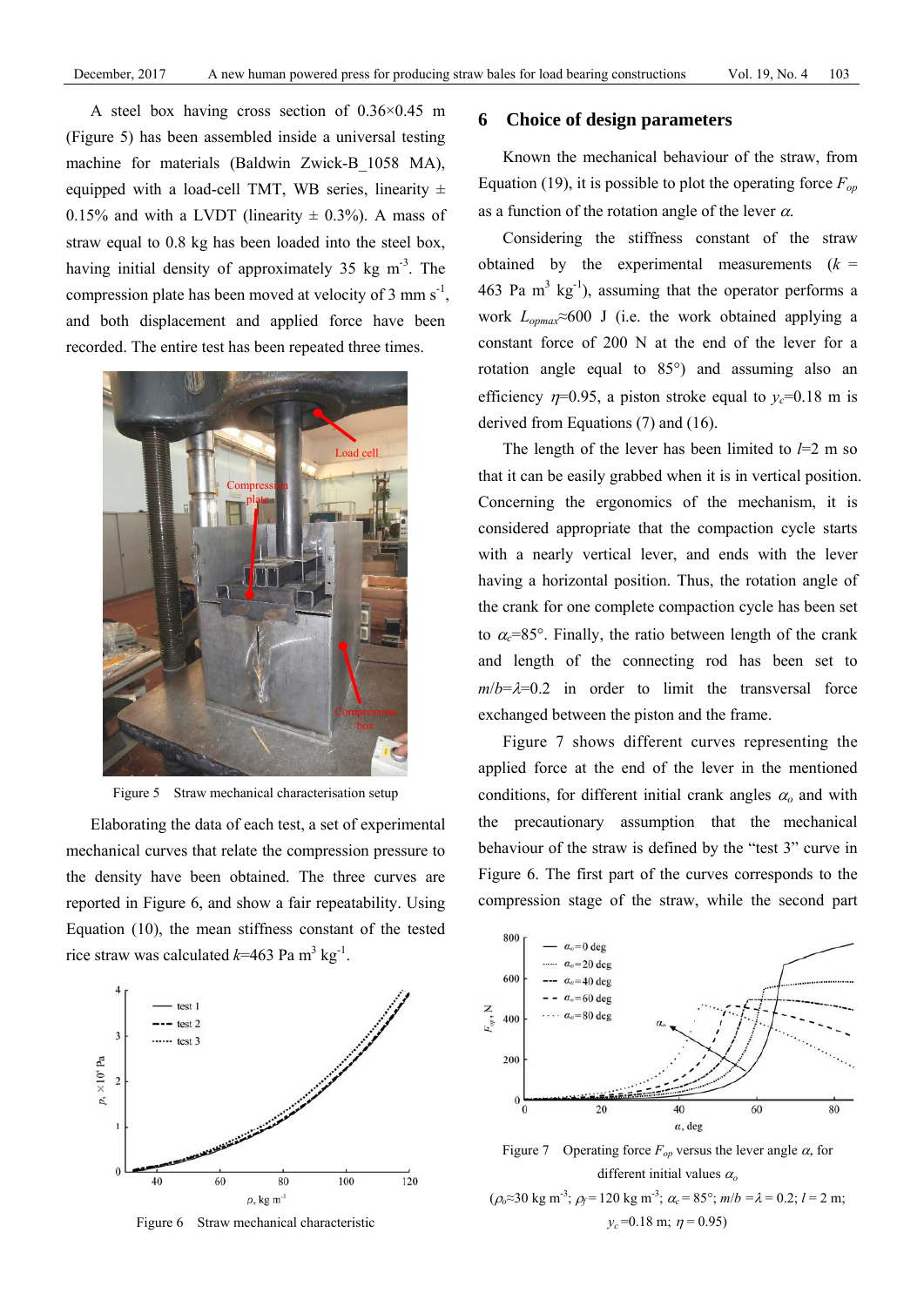corresponds to the translation stage of the formed bale. In order to minimize the peak of the operating force, it is appropriate to choose an initial crank angle  $\alpha_0 > 40^\circ$ . In the presented case, aiming to limit the peak force at nearly 450 N and to limit the operating force in the last translation part of the compaction cycle, an initial crank angle  $\alpha$ <sup>=80°</sup> has been chosen.

The main design parameters of the press are summarized in Table 2.

| Table 2 Design parameters assumed and calculated |  |  |  |  |  |  |  |  |  |  |  |  |  |  |  |  |  |  |  |  |  |  |  |  |  |  |  |  |  |  |  |  |  |  |  |  |  |  |  |  |  |  |  |  |  |  |  |  |  |  |  |  |  |  |  |  |  |  |  |  |  |  |  |  |  |  |  |  |  |  |  |  |  |  |  |  |  |  |  |  |  |  |  |  |  |  |  |  |  |  |  |  |  |  |  |  |  |  |  |  |  |  |  |  |  |  |  |  |  |  |  |  |  |  |  |  |  |  |  |  |  |  |  |  |  |  |  |  |  |  |  |  |  |  |  |  |  |  |  |  |  |  |  |  |  |  |
|--------------------------------------------------|--|--|--|--|--|--|--|--|--|--|--|--|--|--|--|--|--|--|--|--|--|--|--|--|--|--|--|--|--|--|--|--|--|--|--|--|--|--|--|--|--|--|--|--|--|--|--|--|--|--|--|--|--|--|--|--|--|--|--|--|--|--|--|--|--|--|--|--|--|--|--|--|--|--|--|--|--|--|--|--|--|--|--|--|--|--|--|--|--|--|--|--|--|--|--|--|--|--|--|--|--|--|--|--|--|--|--|--|--|--|--|--|--|--|--|--|--|--|--|--|--|--|--|--|--|--|--|--|--|--|--|--|--|--|--|--|--|--|--|--|--|--|--|--|--|--|
|--------------------------------------------------|--|--|--|--|--|--|--|--|--|--|--|--|--|--|--|--|--|--|--|--|--|--|--|--|--|--|--|--|--|--|--|--|--|--|--|--|--|--|--|--|--|--|--|--|--|--|--|--|--|--|--|--|--|--|--|--|--|--|--|--|--|--|--|--|--|--|--|--|--|--|--|--|--|--|--|--|--|--|--|--|--|--|--|--|--|--|--|--|--|--|--|--|--|--|--|--|--|--|--|--|--|--|--|--|--|--|--|--|--|--|--|--|--|--|--|--|--|--|--|--|--|--|--|--|--|--|--|--|--|--|--|--|--|--|--|--|--|--|--|--|--|--|--|--|--|--|

| assumed design parameters                               |                       |
|---------------------------------------------------------|-----------------------|
| Actuating lever length (m)                              | $l = 2$               |
| Rotation angle of the lever per cycle (deg)             | $\alpha$ = 85         |
| Compression work per cycle (J)                          | $L_{tot} \approx 550$ |
| Ratio between crank and rod lengths                     | $\lambda = 0.2$       |
| calculated design parameters                            |                       |
| Straw stiffness constant (Pa m <sup>3</sup> $kg^{-1}$ ) | $k = 463$             |
| Piston stroke (m)                                       | $v_c = 0.180$         |
| Number of compaction cycles                             | $n_c \approx 20$      |
| Initial angle of the operating lever (deg)              | $\alpha$ =80          |
| Crank length (m)                                        | $m = 0.146$           |
| Connecting rod length (m)                               | $b = 0.731$           |

## **7 The detailed design**

Starting from the functional parameters that have been defined by means of the design method previously described, a detailed project of the new press, called Anpilpay 2.0, has been developed. A 3D scheme of the designed press is shown in Figure 8.



Figure 8 Detailed design of the press

The operator modifies the transverse crushing *h* on the ongoing bale acting on the specific jackscrew (Figure 9a). The straw to be pressed for each cycle is charged into the loading chamber (Figure 9b). Then the operator grasps the handles and rotates the lever that makes the piston move forward by mean of the sliding-crank mechanism (Figure 10).







Figure 9 Details of the density regulation system and of the compression chamber



**a.** Initial of the operating lever



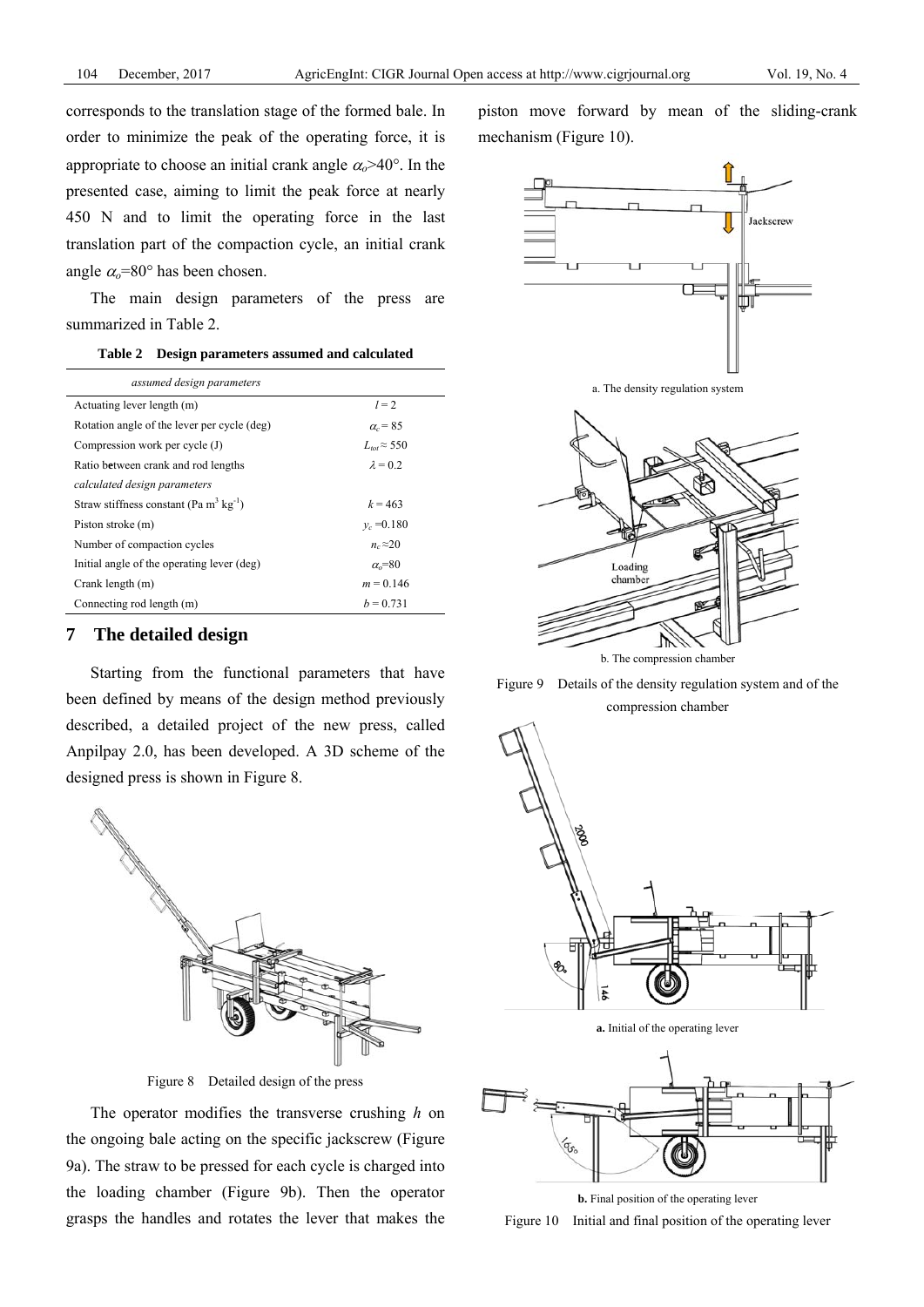During the first stage of the cycle the density of the straw increases until the desired value is reached, then all the straw inside the mechanism translates. A specific non-return system (Figure 9b) prevents the compressed straw to re-expand once the lever returns to the initial position, and the compression chamber is then ready to start the next cycle. Once the bale reaches the desired length, it can be tied using specific needles. During the next compaction cycles the formed bale is forced to move towards the exit and then ejected, being replaced by ongoing bale.

# **8 The prototype**

A prototype of the press Anpil Pay 2.0 was realised based on the above described design (Figure 11). The revolute joints and the prismatic joint of the compression plate are plain bearings. In order to reduce the friction force, lubricating grease was used.



Figure 11 The prototype of the Anpilpay 2.0 press

This prototype press has been tested and used to realise the straw bales needed to build a "Nebraska style" prototype of housing module, in the frame of the student project Anpilpay 2.0 at Politecnico di Torino (Figure 12).



Figure 12 Housing module with bearing straw bales, realized with the Anpilpay 2.0 press

The Anpilpay 2.0 press has improved several weak points of its predecessor Anpilpay 1.0 (Franco and Iarussi et al., 2016). In particular, the following considerations should be noted: Just a few adjustments to the density regulation mechanism allow the density of the bale to be efficiently regulated within a range of 90 to 120 kg  $m<sup>-3</sup>$ . The system for the density regulation is able to maintain it constant regardless the quantity of the straw that is loaded at each compaction cycle; depending on the amount of loaded straw, the formed bale will translate of a greater or lesser quantity. The actuating force of the lever, as perceived by the operator, is contained within an acceptable range (*Fopmax≈*450 N for a nominal mass of loaded straw). The continuous production process of the machine allows to obtain bales having different lengths, for instance half-bales. The automatic ejection of the bale has proved to be more efficient than the process of manually extracting the bale from the compression chamber.

### **9 Conclusions**

A concept of a manual press able to continuously produce straw bales with regulation of the density has been developed. Moreover, a rigorous design method valid for this kind of presses has been elaborated, and used to find the optimal functional parameters for a specific prototype within an experimental validation.

In particular: The slider-crank mechanism has proved to be effective in the actuation of the compression plate, both in the compaction stage of the ongoing bale and in the translation stage of the formed bale. The design method has made it possible to choose the best functional parameters of the press in order to minimize the peak of the force as perceived by the operator; thus, a rotation of the lever equal to  $\alpha_c = 85^\circ$  has been chosen, starting from an initial angle of the crank equal to  $\alpha_0$ =80°. The system for the density regulation has proved to be efficient, allowing a regulation between 90 and 120 kg  $\text{m}^3$ . The prototype as a whole, built in accordance with the design method, has proved to be adequate in producing a lot of straw bales with 120 kg  $m<sup>3</sup>$  density, used to build a prototype of a housing module within the student project Anpilpay 2.0 at Politecnico di Torino.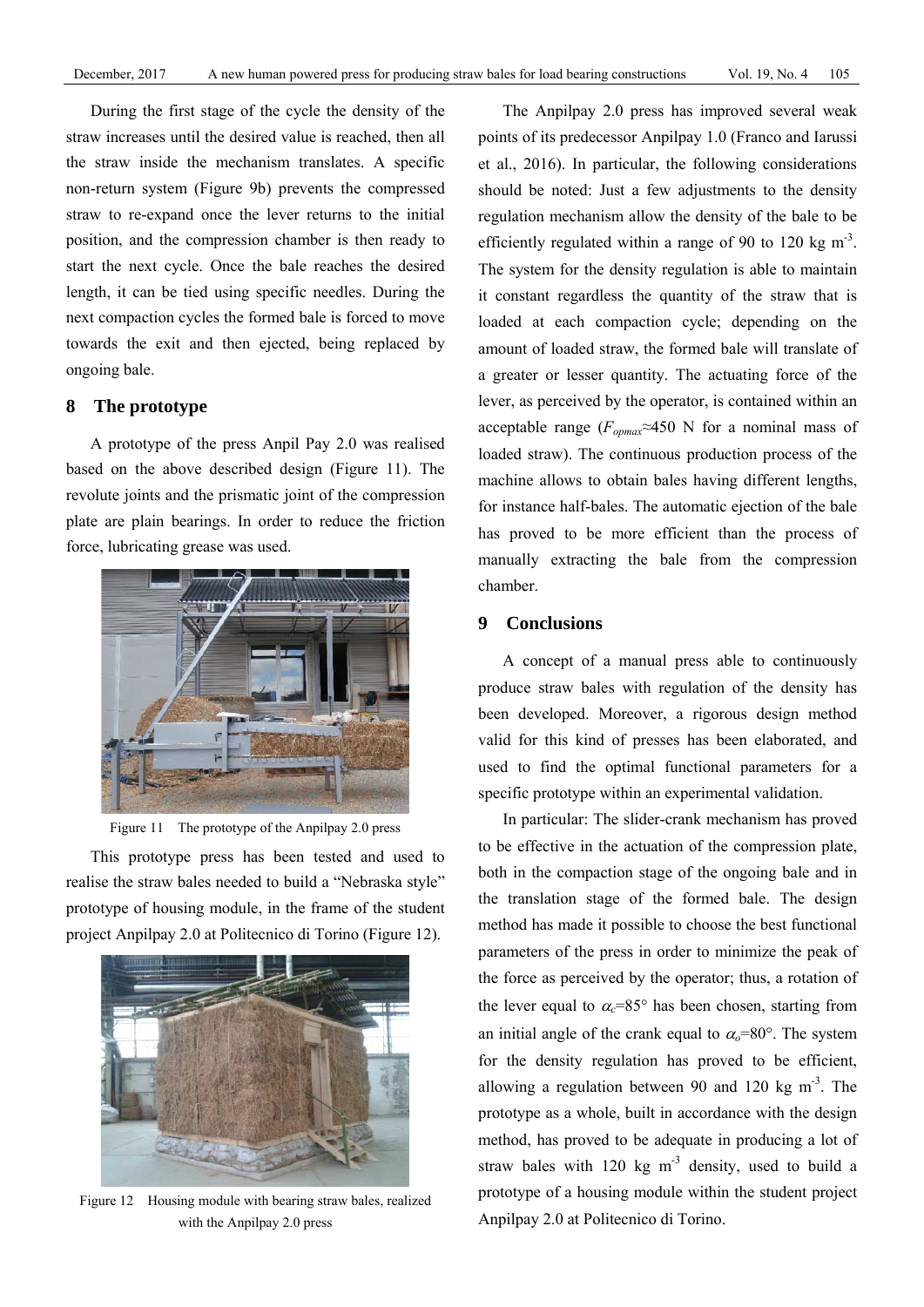However, the slider-crank mechanism, which has been chosen due to its simplicity, has shown some intrinsic weaknesses. In particular, the transmission ratio is not conveniently adapted to the mechanical behaviour of the straw. Thus, even if the peak of the operating force is limited, the trend of the operating force is highly variable along the compaction cycle, making it non-optimized from an ergonomic point of view. Further researches are indeed necessary in the field of mechanisms science, intended to seek for a device that, maintaining a certain simplicity, develops more adequate transmission ratio shapes.

Furthermore, the system for the density regulation has the considerable drawback of requiring a substantial amount of energy to realise a bale, more than twice the energy required for a fixed-chamber press. This weakness should be also solved with a more in-depth study of this system.

## **Acknowledgements**

The project has been developed thanks to the funding provided by Politecnico di Torino as part of the "Bando Progettualità Studentesca 2015 Anplipay 2.0". Our thanks go to all the students of the Team Anpilpay 2.0 of Politecnico di Torino.

#### **References**

- Afzalinia, S., and M. Roberge. 2013. Modeling of the pressure-density relationship in a large cubic baler. *Journal of Agricultural Science and Technology,* 15(1): 35–44.
- Ashour, T., H. Georg, and W. Wu. 2011. Performance of straw bale wall: A case study. *Energy and Buildings*, 43(8): 1960–1967.
- Bonoli, A., S. Rizzo., and C. Chiavetta. 2015. Straw as construction material for sustainable buildings: Life Cycle Assessment of a post-earthquake reconstruction. In *Vernacular Architecture: Towards a Sustainable Future*, *Proceedings of the International Conference on Vernacular Heritage, Sustainability and Earthen Architecture*, Valencia, Spain, 11-13 September, 143–146 .
- Cottino, V., C. Ferraresi, W. Franco, A. Mosetto, and G. Quaglia. 2017. Building with straw in post-emergency conditions: the case of Haiti. In *IEEE International Humanitarian Technology Conference,* 37–41. Toronto, Canada, 20-21 July.
- Ferraresi, C., W. Franco, and G. Quaglia. 2011. Human powered press for raw earth blocks. In *Proc. ASME International*

*Mechanical Engineering Congress and Exposition*, 579–588. Denver, USA, 11-17 November.

- Ferraresi, C., W. Franco, and G. Quaglia. 2017a. Designing human powered balers for straw bale construction in developing countries: the case of Haiti. In *Mechanism and Machine Science*, eds, Ceccarelli, Marco. 52, pp.11–20.
- Ferraresi, C., W. Franco, and G. Quaglia. 2017b. Concept and design of float-ram, a new human powered press for compressed earth blocks. In *Proc. ASME International Mechanical Engineering Congress and Exposition*, Tampa, USA, 3-9 November.
- Ferrero, A., J. Horabik, and M. Molenda. 1991. Density-pressure relationship in compaction of straw. *Canadian Agricultural Engineering*, 33(1): 107–111.
- Franco, W., F. Iarussi, and G. Quaglia. 2016. Human powered press for producing straw bales for use in construction during post-emergency conditions. *Biosystems Engineering*, 150: 170–181.
- Franco, W., G. Quaglia, and C. Ferraresi. 2016. Experimentally based design of a manually operated baler for straw bale construction. In *Proc. The 1st International Conference of IFToMM ITALY,* 307–314, Vicenza, Italy, 1-2 December.
- Galedar, M. N., A. Jafari, S. S. Mohtasebi, A. Tabatabaeefar, A. Sharifi, M. J. O'Dogherty, S. Rafiee, and G. Richard. 2008. Effects of moisture content and level in the crop on the engineering properties of alfalfa stems. *Biosystems Engineering*, 101(2): 199–208.
- Jones, B. 2009. Building with straw bales: a practical guide for the U. K. and Ireland. Available at: www.cabdirect.org. Accessed.
- Kaliyan, N., and R. V. Morey. 2009. Constitutive model for densification of corn stover and switchgrass. *Biosystems Engineering*, 104(1): 47–63.
- Kean, S. 2010. From the bottom up. *Science*, 327 (5966): 638–639.
- Khan, S., and D. Donovan. 2012. PAKSAB Workshop part. I: Fabricating bales and foundation construction. In *International Straw Bale Conference*, Colorado, USA. 16-22 September.
- King, B. 2006. *Design of straw bale buildings: the state of art.* San Rafael: Green Building Press.
- Magwood, C., and P. Mack, 2000. *Straw bale building: how to plan, design and build with straw*. Gabriola Island, Canada: New Society Publishers.
- Nona, K. D., B. Lenaerts, E. Kayacan, and W. Saeys. 2014. Bulk compression characteristics of straw and hay. *Biosystems Engineering*, 118(1): 194–202.
- Paksbab Pakistan Straw Bale and Appropriate Building. 2017. Available at: www.paksbab.org. Accessed 27 July 2017.
- Piemonte, A. S. F. 2013. Haiti |2| Re-start from straw. In *Proc. III Congress of the University Network for Development*